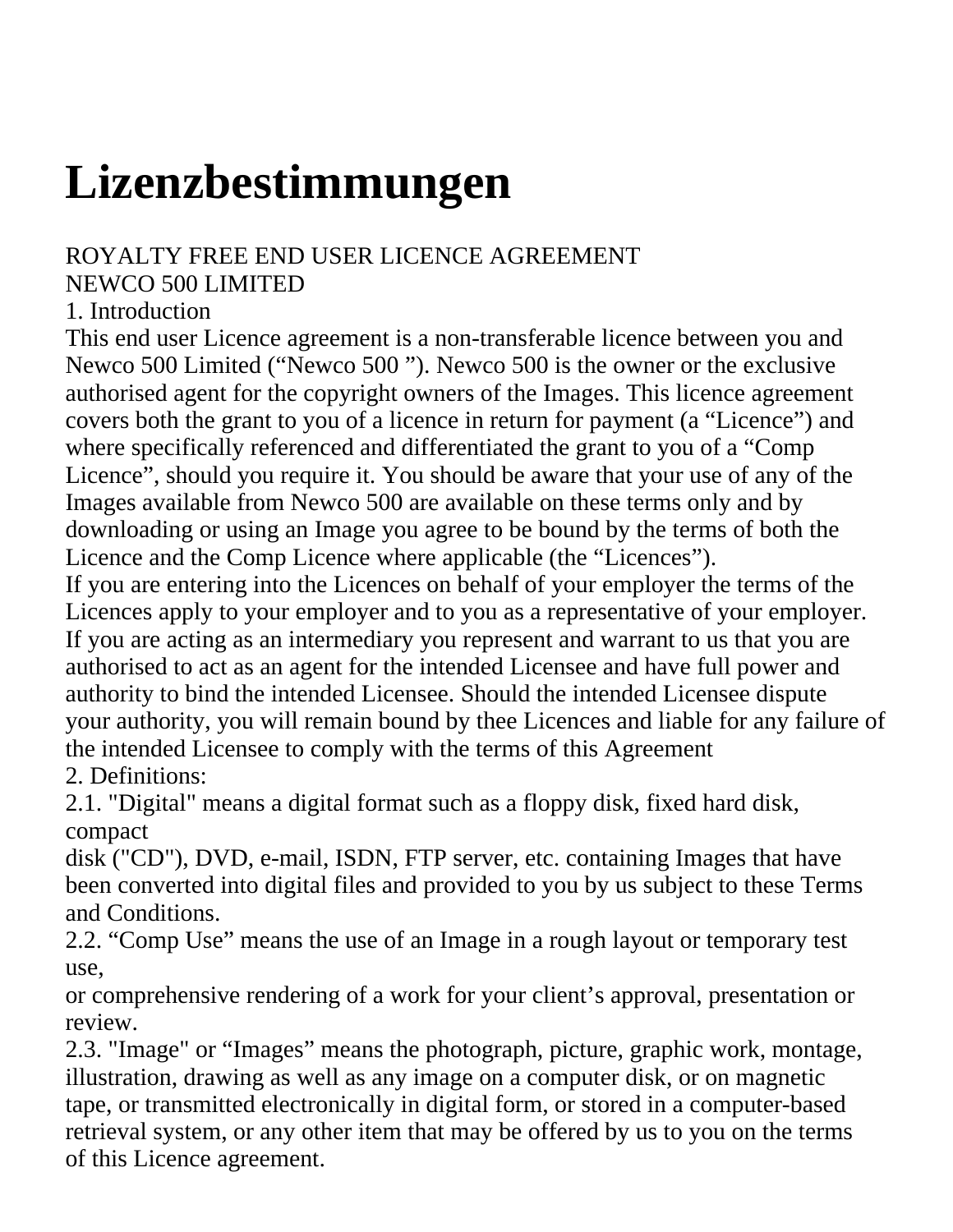2.4. "Reproduction" or to reproduce means any form of copying, displaying or publication of the whole or part of any Image, whether such Image is altered or manipulated in any way or not by you, and whether reproduced by printing, photography, photocopying, scanning or slide projection by electronic, digital or mechanical means. "Reproduction" also means the downloading and/or storage of an Image by any means, including digitally. "Reproduction" is also understood by you and us to include the use, either in whole or in part, of any Image for producing a comp, layout or presentation, including the display of an Image on an Internet and/or Intranet website.

2.5. "Sensitive Use" means the use of an Image in such a way that it may be deemed

offensive to the model. And includes but is not limited to the use of an Image to associate, imply or indicate involvement by the Model or any subject in the Image in illegal activities, medical conditions or procedures, other health and mental health issues, drug or substance abuse, welfare or economic aid, dating agencies, sexual preference, teen pregnancy, abortion and adoption, political or religious affiliation, smoking or alcohol usage, feminine hygiene, incontinence or impotence.

3. Grant of Licences

Paid Licence Grant

3.1. Newco 500 , in consideration for the payment by you of the licence fee and your

compliance with the terms of the Licence, grants you a non-transferable, nonexclusive,

worldwide, perpetual licence to store, reproduce and use the Image that you have purchased during this transaction, and any authorised derivatives or copies for your own commercial or non- commercial use as set out in clauses 4 and 5 below but not for any other purposes. Any rights not granted to you by the Licence agreement remain with Newco 500

3.2. Where the Image is acquired by you paying for an individual download or in a storage device such as a CD\_ROM or other such media, you may share the Image by creating an image library, image storage jukebox, network configuration or similar arrangement as long as no more than 10 individuals (including you) have access to the Image and only 1 individual may use the Image at any one time within the same legal entity entering into this Licence. If your intended use of the Image would exceed the usage rights above please contact Newco 500 . The contact details for Newco 500 are given in clause 12.

Comp Use Licence Grant

3.3. Newco 500 grants you the non-exclusive, non-transferable right to use the Image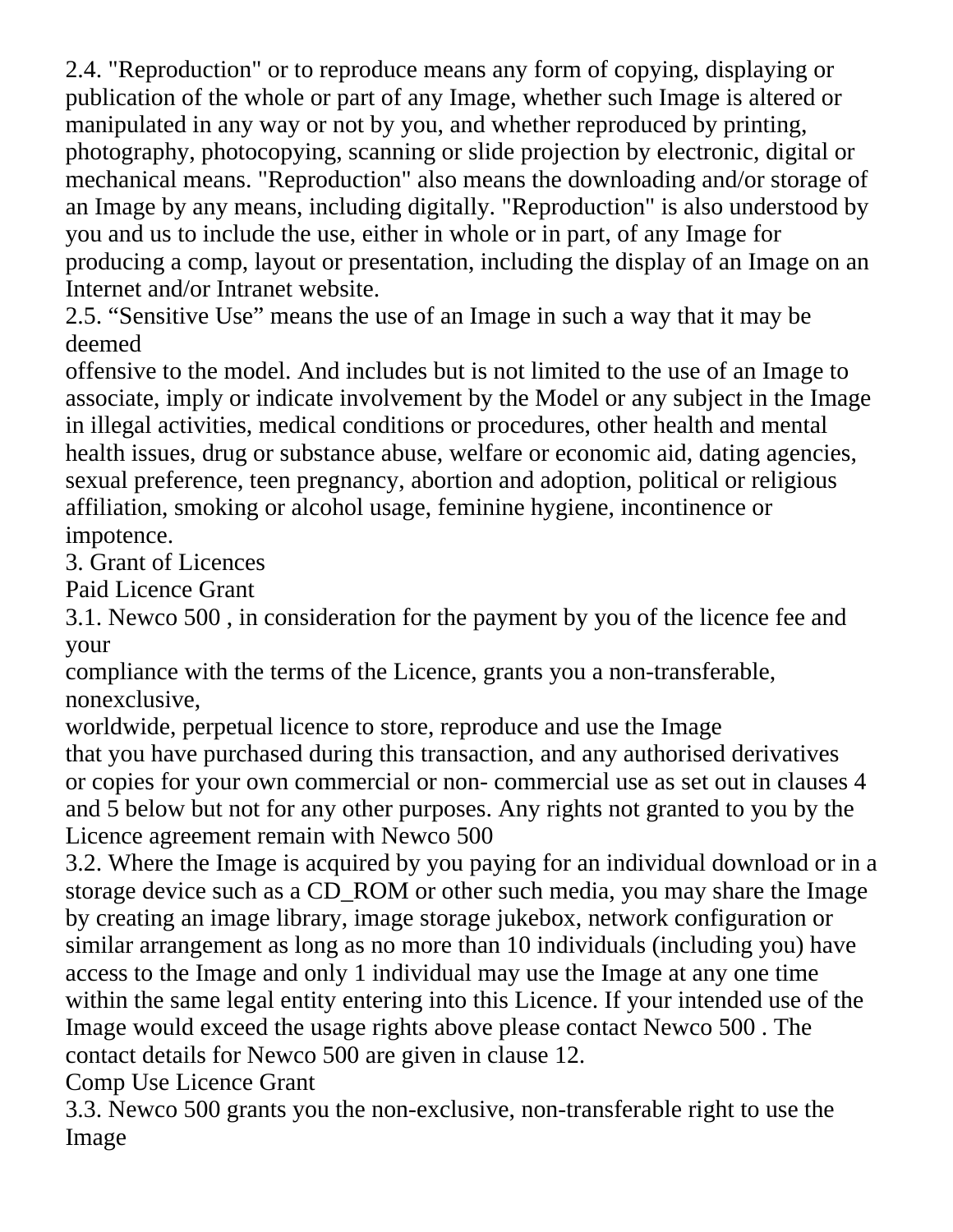for Comp Use only for a period of 60days from download. It is a condition of the grant of the Comp Use Licence that the Image licensed on this basis will not be (i) distributed by you where distribution in this context includes any Digital format and (ii) Additionally you may not sell, sublicense or otherwise deal with the Image alone or incorporated into any product. All other restrictions under clause 5 apply to the grant of the Comp Use Licence.

3.4. Where Images are acquired on a Comp Use Licence only one individual may access the Image.

Subscription Use

3.5. If you are accessing Images via the Subscription Web Site then only one individual may access the Site and use the Images. If more than one individual is to use the Image then you will need to another licence. If your intended use of the Image would exceed the usage rights above please contact Newco 500 . The contact details for Newco 500 are given in clause 12.

4. Permitted Use

4.1. Under the Licence you may (subject always to any limitations on such use under

clause 5):

4.1.1 use the Image any number of times on a worldwide, unlimited and perpetual basis as part of an advertising and promotional materials, packaging, multi-media including web-design, broadcasting , film/DVD and video, publishing (including for editorial purposes) materials for personal non commercial use:

4.1.2 manipulate, alter or crop the Image;

4.1.3 use the Image in commercial products such as calendars, posters or postcards, or other consumer merchandise or in packaging (provided always that the use of the Image does not permit re-use or redistribution). 4.1.4 use the image in any other manner approved in writing by Newco 500

5. Uses not permitted

5.1. Under the Licence you may not:

5.1.1 sublicense, re-licence, rent, resell or lease the Image to any third party separate or independent from a specific product, website, or similar;

5.1.2 copy or publish the Image to a network or bulletin board, or otherwise distribute or allow any of the Image to be distributed to or used by anyone other than the authorised and licensed users, without the prior written consent from Newco 500 or its authorised representative;;

5.1.3 should you, through the use of the Image under clause 4.1.2, create a derivative work you agree that you do not acquire any copyright through the use of the Image in that work and your use of the derivative work remains at all times subject to the terms of this Licence. You agree, at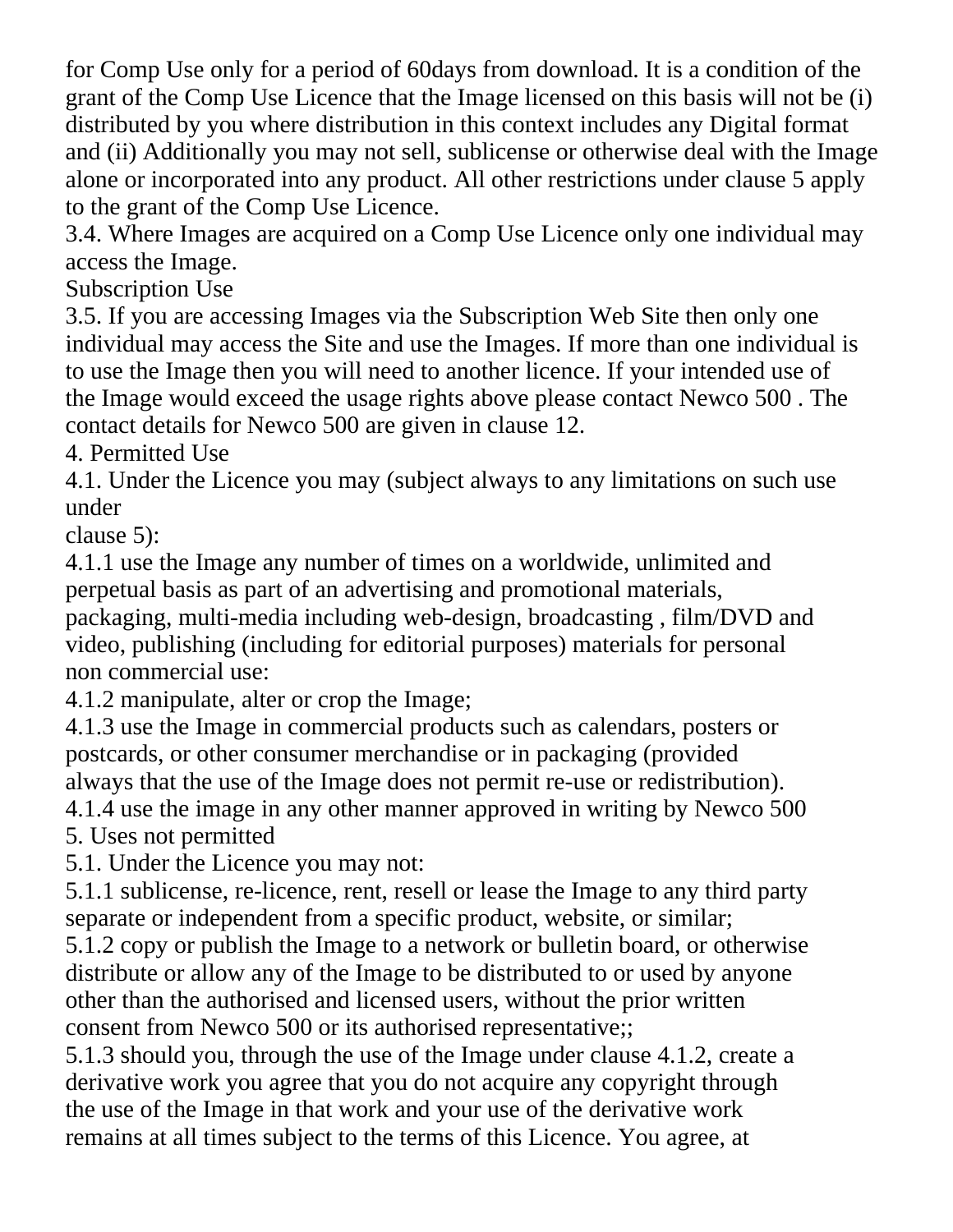Newco 500 ' request, to assign any copyright therein to Newco 500 at your expense;

5.1.4 use the Image to promote a business that sells or licenses photographic images, or otherwise competes with Newco 500 in any manner;

5.1.5 distribute, sub-licence or resell the Image to third parties except as an integral part of your product or web-page and only for the life and extent of such a product;

5.1.6 display the Images in any digital format or for any digital use at any resolution greater than 72 dpi, other than for editorial or preliminary design work;

5.1.7 incorporate the Image in a logo, trade mark or service mark: you may however use the Image in connection with other aspects of your business (such as its letterhead);

5.1.8 use the Image in any way that might reasonably deemed pornographic, defamatory, libellous or otherwise unlawful or in any way that would constitute Sensitive Use;

5.1.9 use the Images in such a way as to imply that any model depicted in the Image personally uses or endorses a product or service;

5.1.10 use the Image depicting any model in any unduly controversial or unflattering context, unless accompanied with a statement indicating that the person is a model and the Images are being used for illustrative purposes only;

5.1.11 delete or alter the copyright symbol, the name Newco 500 , or identification number or any other information from the electronic file by which the Image is supplied to you or from any copies of those files;

5.1.12 in any way manipulate the Image or its digital format so as to reverse engineer, disassemble or translate any part of the Image;

5.1.13 make an Image available or use the Image in a Digital format so that the Image can be used for multiple distributions via website templates,

electronic greetings or software products. If your intended use of the Image would exceed the usage rights in this clause please contact Newco 500 . The contact details for Newco 500 are given in clause 11.

6. Permissions and Releases

6.1. Neither Newco 500 nor any party on whose behalf Newco 500 licences the Image, makes any representations or warranties with regard to the use of names, people, trademarks, trade dress, logos, registered or copyrighted designs or works of art or architecture or any item capable of proprietary rights protection depicted in the Image, and you must satisfy yourself that all necessary rights, model releases, property releases, permissions or consents required for Reproduction of the Image are obtained.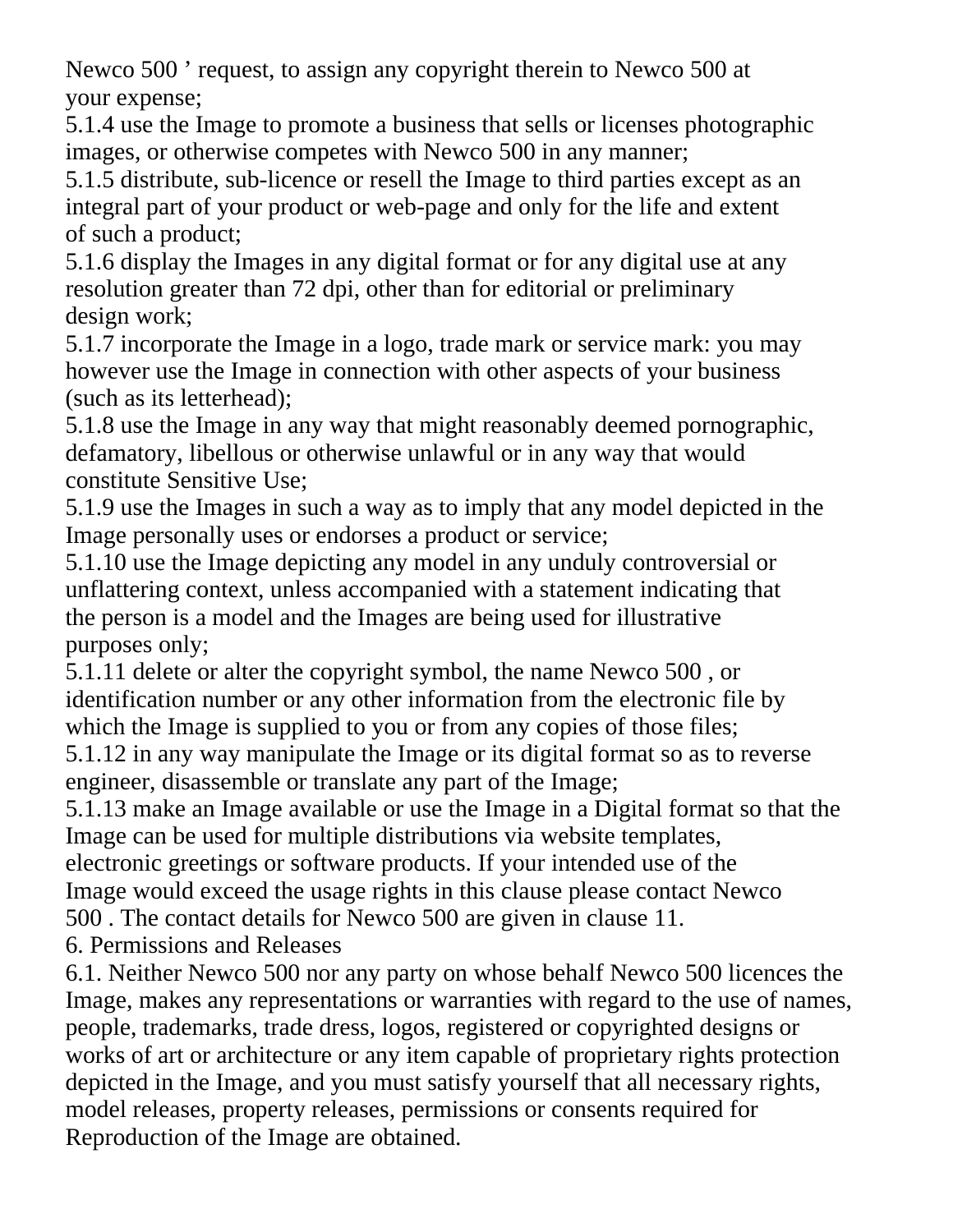6.2. It is a condition of this Licence that obtain any model, property or other permissions and releases for the Image and your intended use of the Image from the applicable right holder any other rights necessary for the intended use of any Image, including without limiting the generality of the foregoing, any personality or publicity rights.

6.3. If any information is provided regarding model and property releases this information is intended solely for general informational use. It should NOT be taken as legal advice or as an answer to specific questions you may have in regards to model or property releases. It remains your responsibility to ensure that you have the correct model, property trademark or other releases necessary for your intended use and that you comply with the relevant local laws. You are advised to seek legal advice if you have specific questions regarding releases. If you choose to download an Image with no model or property release for any other usage than editorial, it is your responsibility to ask a legal professional about your specific use to be sure.

7. Copyright, Copyright Notice and Publication

7.1. No ownership or copyright in the Images shall pass to you by the grant of any the

Licence.

The Image is protected by copyright and a copyright and credit line must be included with the reproduction of our Images in the following format © Newco 500 (together with contributor co-credits, when indicated).

7.2. If our Images are used by you in a print publication you agree to send to us two free samples of the pages containing our Images within thirty days of publication. In other media, alternative evidence of use must be provided to us if requested.

8. Payment Terms

8.1 You agree to pay to Newco 500 the licence fee payable in respect of the Image used by you under the terms of the Licence and no rights are granted until all fees are paid in full. VAT is payable in addition to the Licence Fee.

8.2 Without prejudice to any other right or remedy that it may have, if you fail to pay

Newco 500 on the due date, Newco 500 may charge interest on such sum from the due date for payment at the annual rate of 4% above the base lending rate from time to time of HSBC, accruing on a daily basis and being compounded quarterly until payment is made, whether before or after any judgment Newco 500 may claim interest under the Late Payment of Commercial Debts (Interest) Act 1998;

9. Termination and Consequences of Breach

9.1 This Licence shall continue in effect until terminated.

9.2 In the event of breach of copyright or breach of any of the terms of this Licence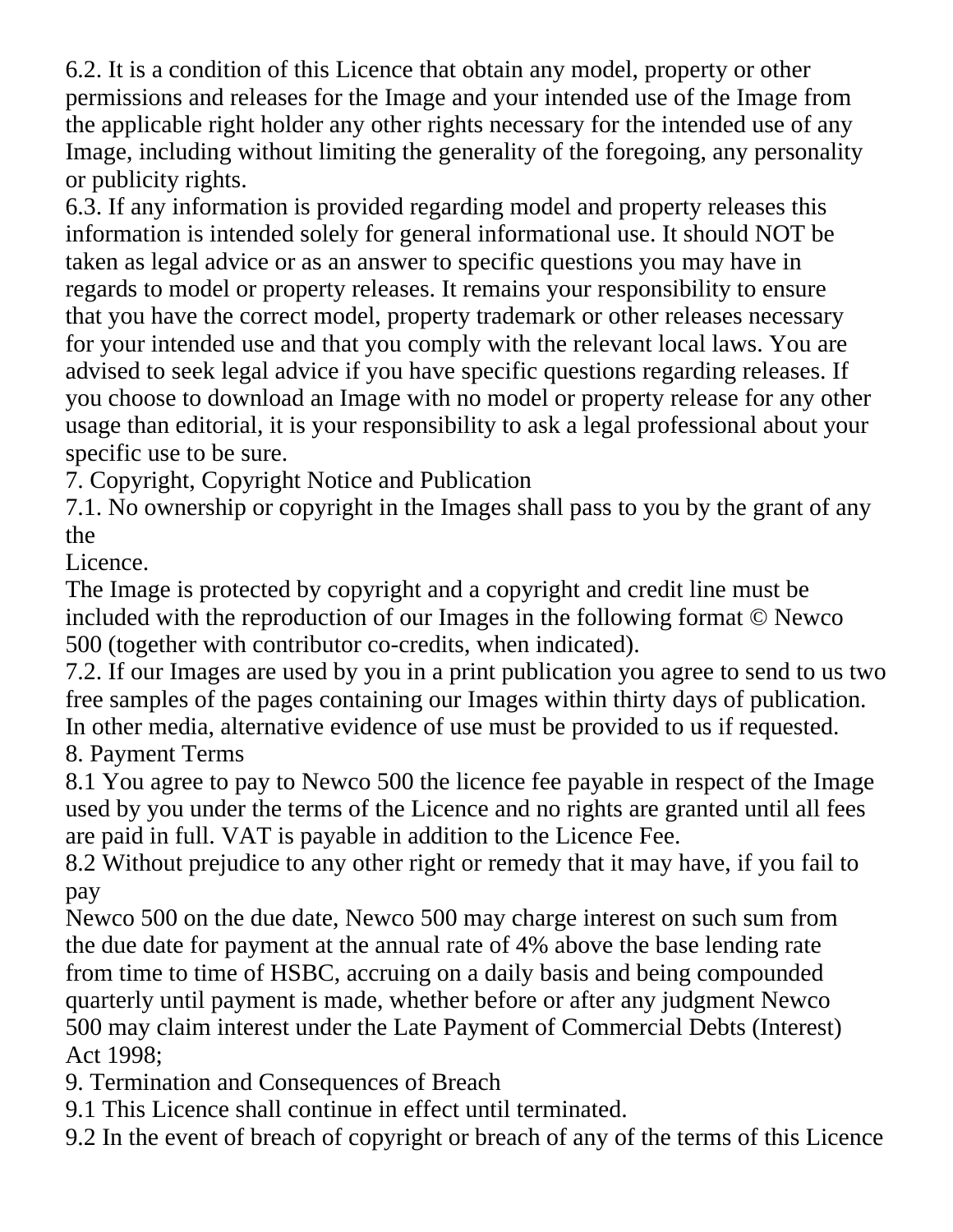by you or your client, Newco 500 reserves the rights to terminate your Licence without prior notification or refund of any monies. In the event that we terminate you must immediately (a) stop using the Image (b) delete the Image and all copies from all of your electronic and/or magnetic media and destroy all other copies of the Image within your possession or control, or, upon request of Newco 500 , return all such copies to us. Such termination will not relieve you of your payment obligations.

10. Warranty and Indemnification

10.1 Newco 500 warrants the Digital copy of the Image in the form duly purchased by

you to be free from technical defects for a period of 30 days from purchase. Your sole and exclusive remedy for a breach of this warranty shall be at the discretion of Newco 500 the replacement of the Digital copy of the Image or a refund of the price paid by you for the Image. This warranty shall not however apply where the defect arises from any modification, variation or addition to the Image not performed by us or caused by any abuse, corruption or incorrect use or storage of the Image with equipment or software that is incompatible. Newco 500 makes no other warranty, either express or implied, including without limitation any implied warranties of merchantability or fitness for purpose.

10.2 Except as specifically stated in this Licence, or as otherwise required by applicable

law, neither Newco 500 nor its directors, employees, licensors, content providers, contributors, affiliates or other representatives will be liable for damages of any kind (including, without limitation, lost profits, direct or indirect loss, compensatory, consequential, exemplary, special, incidental, or punitive damages) arising out this Licence or your use of, or your inability to use, the

Image, whether or not we have been advised of the possibility of such damages. 10.3 Nothing in clause 10 shall seek to limit Newco 500 ' liability for death or personal

injury caused by the negligence of Newco 500 or for fraudulent misrepresentation.

10.4 You shall indemnify and hold Newco 500 any associated company, employees,

directors, officers, successors and any party on whose behalf we licence Images harmless against all claims, loss, damage, proceedings or costs with respect to: 10.4.1 the reproduction of Images where you have failed to procure effective rights,

model or property releases, permissions or consents;

10.4.2 your use of the Images or in connection with any breach by you of the terms of